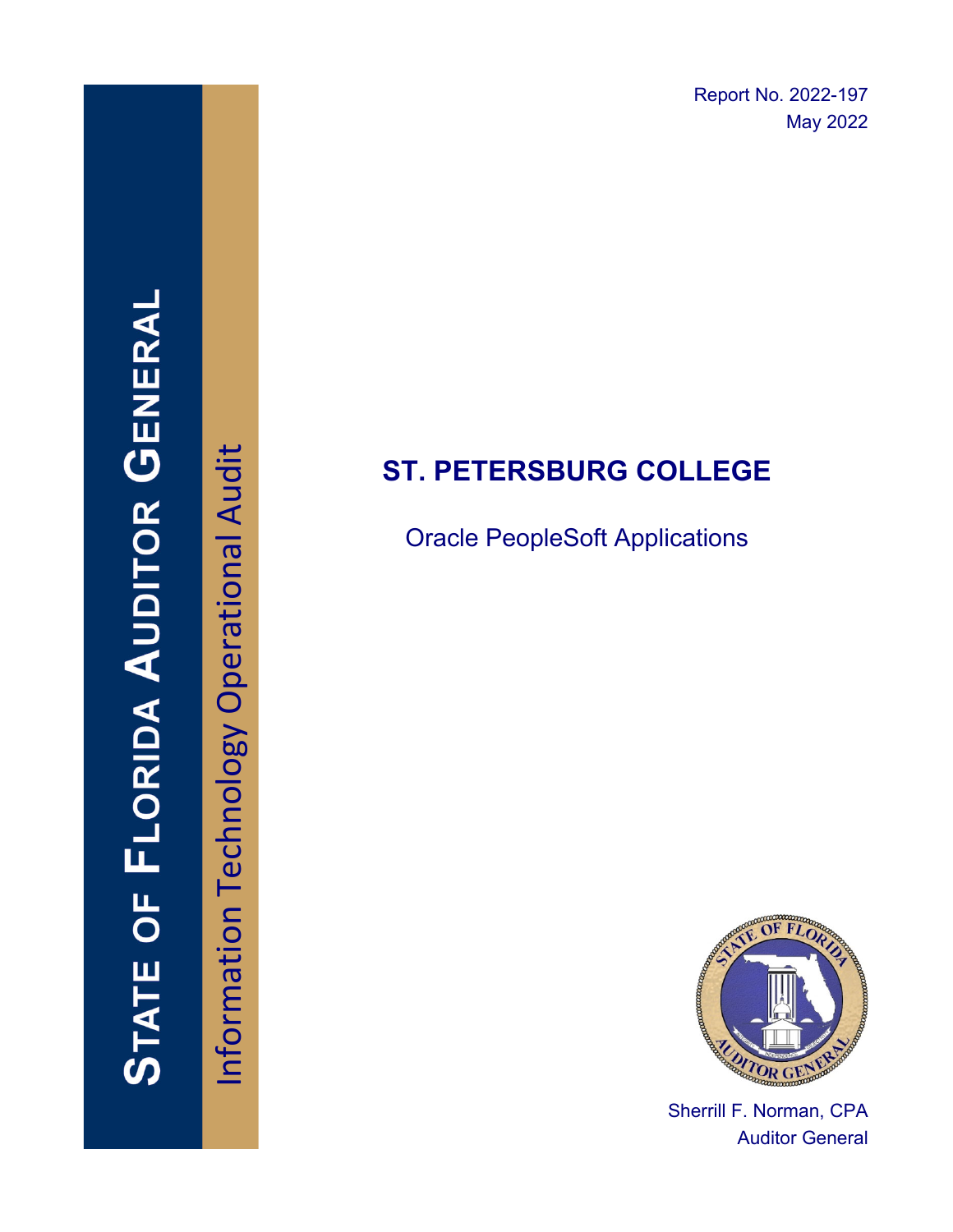#### **Board of Trustees and President**

During the period November 2020 through October 2021, Dr. Tonjua Williams served as President of St. Petersburg College and the following individuals served as Members of the Board of Trustees:

> Thomas Kidwell, Chair from 8-17-21, Vice Chair through 8-16-21 Jason Butts, Vice-Chair from 8-17-21 Katherine E. Cole, Chair through 8-16-21 Deveron M. Gibbons Nathan M. Stonecipher

The audit was supervised by Heidi Burns, CPA, CISA.

Please address inquiries regarding this report to Heidi Burns, CPA, CISA, Audit Manager, by e-mail at heidiburns@aud.state.fl.us or by telephone at (850) 412-2926.

This report and other reports prepared by the Auditor General are available at:

[FLAuditor.gov](http://flauditor.gov/) 

Printed copies of our reports may be requested by contacting us at:

**State of Florida Auditor General** 

**Claude Pepper Building, Suite G74 · 111 West Madison Street · Tallahassee, FL 32399-1450 · (850) 412-2722**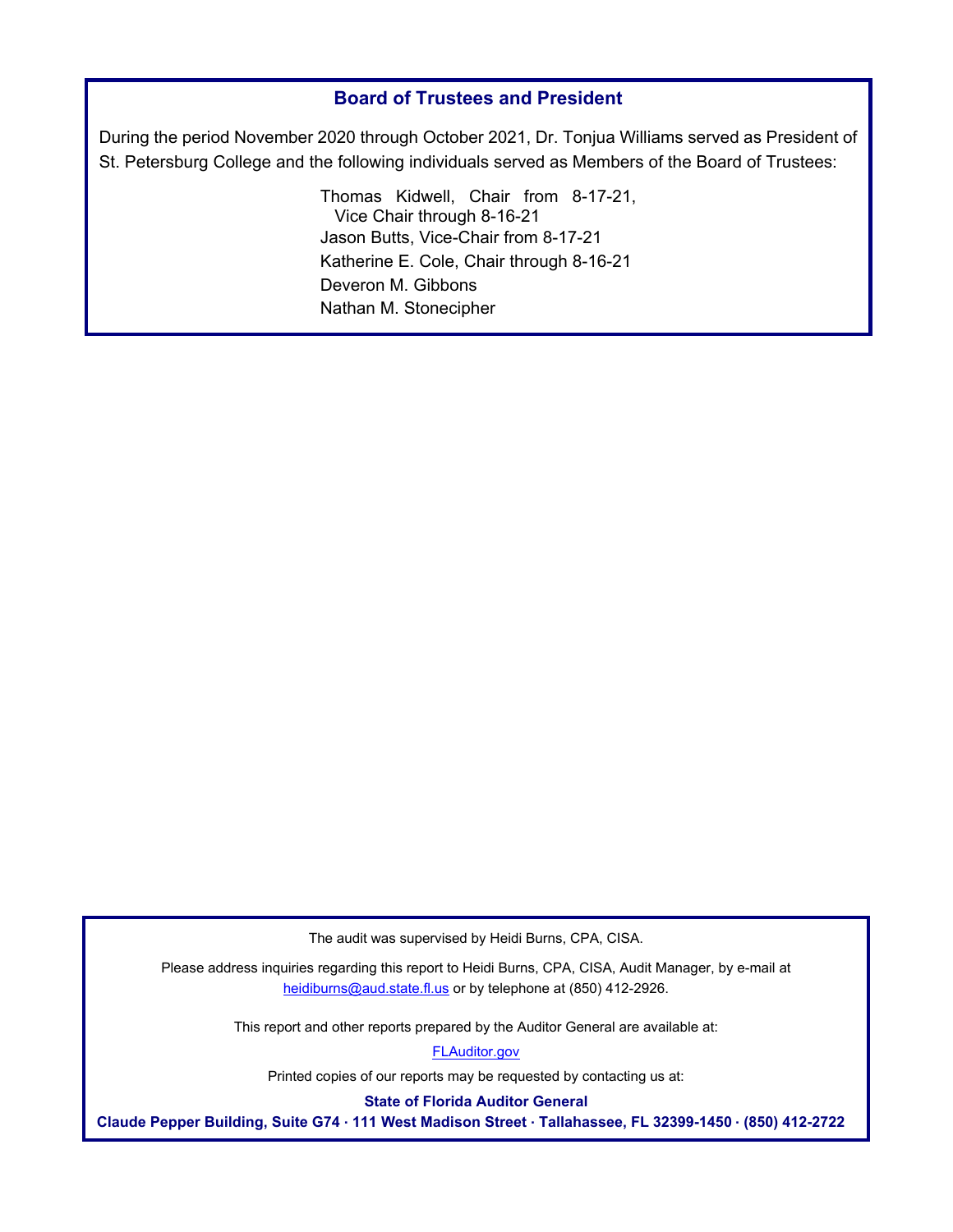# **ST. PETERSBURG COLLEGE**

#### **Oracle PeopleSoft Applications**

## *SUMMARY*

This operational audit of St. Petersburg (College) focused on selected information technology (IT) controls applicable to St. Petersburg College Oracle PeopleSoft Applications (PeopleSoft Applications) system for maintaining and processing student account information and the infrastructure supporting College PeopleSoft Applications. Our operational audit disclosed the following:

**Finding 1:** College controls over application security management need improvement to ensure that access privileges to student information granted within PeopleSoft Applications are necessary and appropriate.

**Finding 2:** College IT security controls over user authentication, account management, logging and monitoring, and vulnerability management need improvement to ensure the confidentiality, integrity, and availability of College data and IT resources.

## *BACKGROUND*

St. Petersburg College (College) is under the general direction and control of the Florida Department of Education, Division of Florida Colleges, and is governed by State law and State Board of Education rules. A board of trustees (Board) governs and operates the College. The Board constitutes a corporation and is composed of five members appointed by the Governor and confirmed by the Senate. The College President serves as the Executive Officer and the Corporate Secretary of the Board and is responsible for the operation and administration of the College.

The College uses Oracle PeopleSoft Applications (PeopleSoft Applications) to record, process, and report finance and human resources transactions and student information. In addition, the College maintains and manages the network domain, application and database servers, and database management systems supporting PeopleSoft Applications.

## *FINDINGS AND RECOMMENDATIONS*

#### **Finding 1: Application Security Management**

Effective application security management controls include resource owners identifying specific employees and authorizing the nature and extent to which those employees may access the resources where the owner has functional responsibility. Granting access to information technology (IT) resources based on a demonstrated need to view, change, or delete data and restricting individuals from performing incompatible functions or functions outside of their areas of responsibility is necessary to protect data and IT resources from unauthorized disclosure, modification, or destruction. In addition, documented periodic evaluations of access privileges associated with security groups help ensure that access privileges provided to each security group remain appropriate and necessary.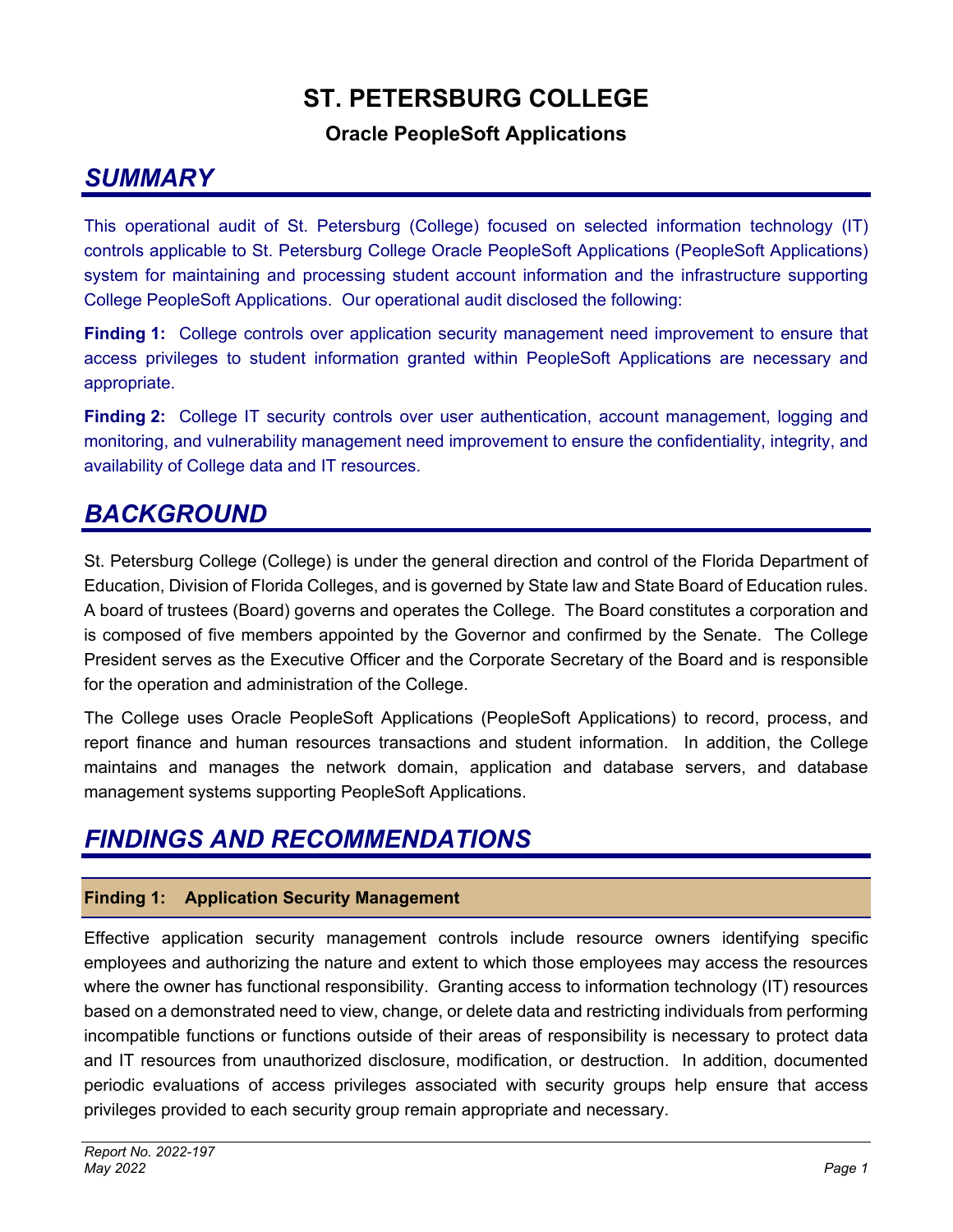PeopleSoft Applications security is implemented through role assignment to an employee's user profile. Permission lists are created and assigned to each role and define the user's access privileges to a defined set of functions, pages, or fields that enable them to perform assigned job responsibilities. Security within the PeopleSoft Applications Campus Solutions module controls user access to view or modify system information related to student information such as student records, recruiting and admissions, and academic advising. Securing student records includes defining access privileges for functions including enrollment, student program and information, degrees and graduation, credit transfers, and transcripts. Enrollment functions are secured additionally through assignment of an access identification (ID) to the user. An enrollment access ID determines the time period when a user can perform certain enrollment functions and the type of overrides to which a user has access, including enrollment holds, requisite checking, class limits, drop period, and grade changes.

As part of our audit, we examined College records, inquired of College personnel, and found that documented periodic evaluations of application access privileges were made to financial aid roles, including roles with access to social security numbers. However, a comprehensive evaluation of all critical roles and access IDs assigned to employees, including the permission lists defined to the roles and the enrollment functions secured through the access IDs, had not been performed as of September 2021. In addition, we noted that the Manager of PeopleSoft Student Systems Development assigns roles to new and transferred employees based on information identified and approved as necessary for assigned job responsibilities. Notwithstanding, the Manager did not have the ability to view the defined permission lists for the roles assigned to employees or to view the defined enrollment functions for the access IDs assigned to employees to ensure that the access privileges granted within PeopleSoft Applications to view or modify student information aligned with employees' approved job responsibilities. Consequently, the Manager did not have an effective means to evaluate the appropriateness of access privileges prior to granting new roles or continuing existing roles and assigning access IDs to new or transferred employees.

Also, our examination of College records supporting the assigned access IDs as of September 2021 disclosed that 212 employees were assigned one of three access IDs that provided the ability to override or modify all or select enrollment functions, including the ability to make grade changes. To evaluate those ID assignments, we examined College records supporting 24 selected employees with ID assignments allowing grade changes and found that the ability to modify historical grades was inappropriate or unnecessary for 16 employees.<sup>1</sup>

In response to our inquiry, College management indicated that the Manager of PeopleSoft Student Systems Development would be provided additional security access related to permission lists and that a review of the enrollment function security was underway as of March 2022. Appropriately restricted access privileges help protect College data and IT resources from unauthorized modification, loss, and disclosure.

**Recommendation: College management should enhance procedures to ensure that individuals are restricted from performing incompatible functions or functions outside their areas of responsibility. Such enhancements should include the performance of periodic comprehensive** 

<sup>1</sup> Employees with inappropriate or unnecessary access privileges included, for example, athletic coaches, a grants management coordinator, and a research specialist.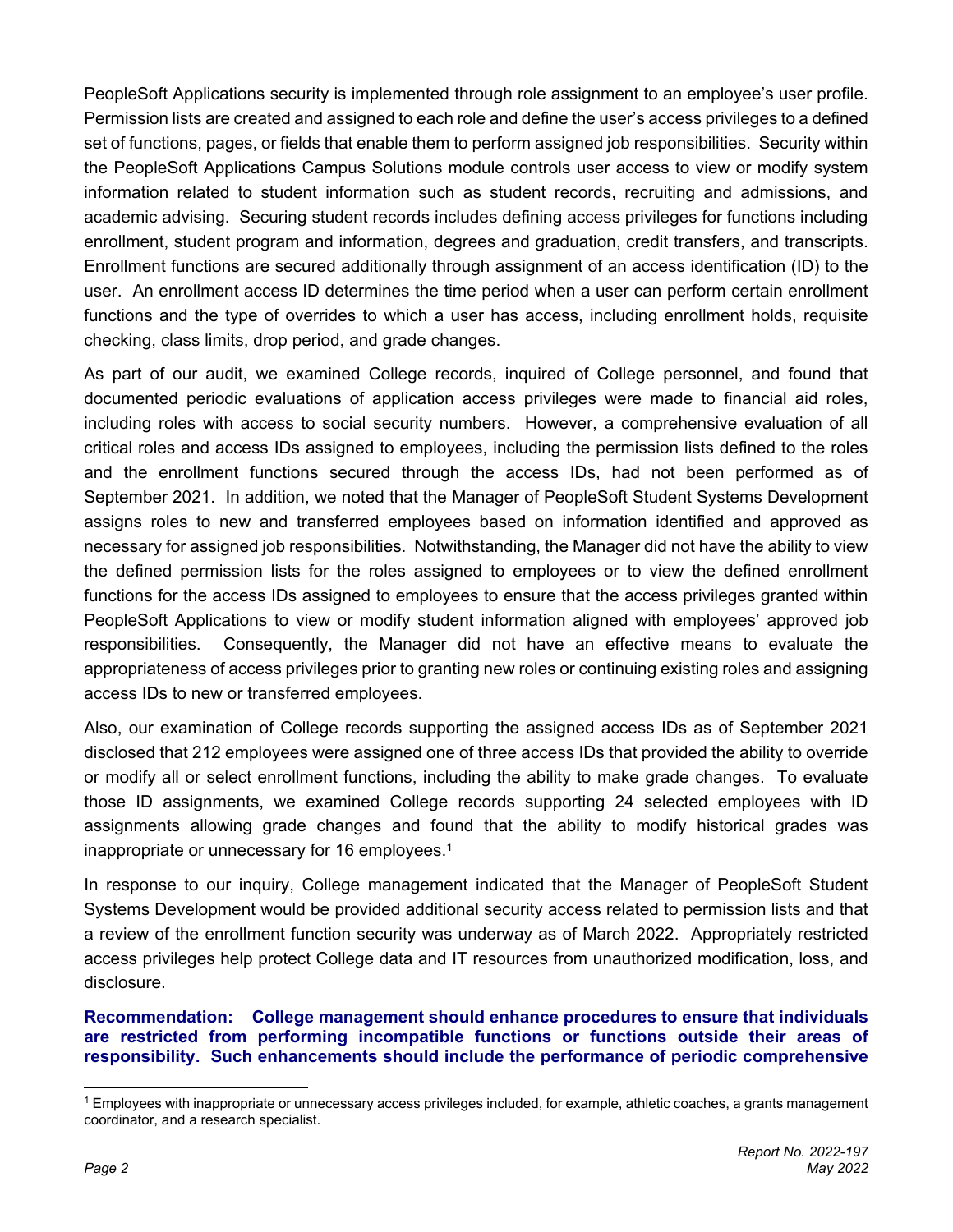**evaluations, on at least an annual basis, of access privileges granted to student information within PeopleSoft Applications, including evaluating access privileges granted to critical roles and access IDs, to verify that the privileges are necessary and appropriate for each user's assigned responsibilities.** 

#### **Finding 2: Security Controls – User Authentication, Account Management, Logging and Monitoring, and Vulnerability Management**

Security controls are intended to protect the confidentiality, integrity, and availability of data and IT resources. Our audit procedures disclosed that certain security controls related to user authentication, account management, logging and monitoring, and vulnerability management need improvement. We are not disclosing specific details of the issues in this report to avoid the possibility of compromising the confidentiality of College data and related IT resources. However, we have notified appropriate College management of the four findings in the areas needing improvement.

Without appropriate security controls related to user authentication, account management, logging and monitoring, and vulnerability management the risk is increased that the confidentiality, integrity, and availability of College data and related IT resources may be compromised.

**Recommendation: We recommend that College management improve IT security controls related to user authentication, account management, logging and monitoring, and vulnerability management to ensure the confidentiality, integrity, and availability of College data and IT resources.** 

### *OBJECTIVES, SCOPE, AND METHODOLOGY*

The Auditor General conducts operational audits of governmental entities to provide the Legislature, Florida's citizens, public entity management, and other stakeholders unbiased, timely, and relevant information for use in promoting government accountability and stewardship and improving government operations.

We conducted this information technology (IT) operational audit from July 2021 through January 2022 in accordance with generally accepted government auditing standards. Those standards require that we plan and perform the audit to obtain sufficient, appropriate evidence to provide a reasonable basis for the audit findings and our conclusions based on our audit objectives. We believe that the evidence obtained provides a reasonable basis for the audit findings and our conclusions based on our audit objectives.

This IT operational audit focused on evaluating selected significant St. Petersburg College (College) IT controls applicable to Oracle PeopleSoft Applications (PeopleSoft Applications) used for maintaining and processing student account information and the PeopleSoft Applications supporting infrastructure during the period November 2020 through October 2021, and selected actions subsequent thereto. For those areas addressed by this audit, our audit objectives were:

 To determine the effectiveness of selected significant IT controls in achieving management's objectives in the categories of compliance with controlling laws, administrative rules, and other guidelines; the confidentiality, integrity, availability, relevance, and reliability of data; and the safeguarding of IT resources.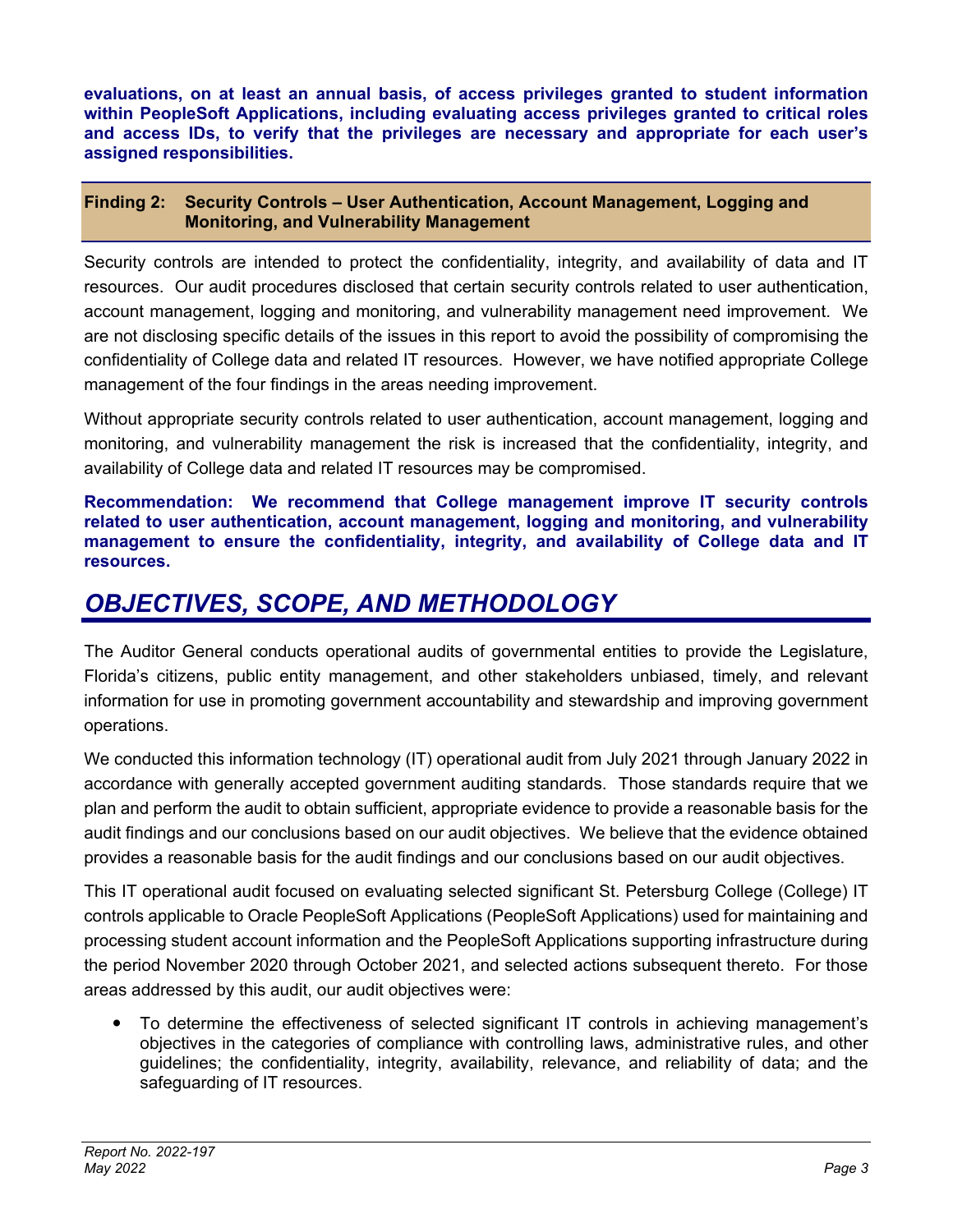To identify statutory and fiscal changes that may be recommended to the Legislature pursuant to Section 11.45(7)(h), Florida Statutes.

This audit was designed to identify, for the IT systems included within the scope of the audit, deficiencies in management's internal controls that were significant to our audit objectives; instances of noncompliance with applicable governing laws, rules, or contracts; and instances of inefficient or ineffective operational policies, procedures, or practices. The focus of this audit was to identify problems so that they may be corrected in such a way as to improve government accountability and efficiency and the stewardship of management. Professional judgment has been used in determining significance and audit risk and in selecting the particular IT controls, legal compliance matters, and records considered.

As described in more detail below, for the IT systems included within the scope of this audit, our audit work included, but was not limited to, communicating to management and those charged with governance the scope, objectives, timing, overall methodology, and reporting of the audit; obtaining an understanding of and evaluating the IT systems and related significant controls; exercising professional judgment in considering significance and audit risk in the design and execution of the research, interviews, tests, analyses, and other procedures included in the audit methodology; obtaining reasonable assurance of the overall sufficiency and appropriateness of the evidence gathered in support of the audit findings and our conclusions; and reporting on the results of the audit as required by governing laws and auditing standards.

This audit included the selection and examination of IT system controls and records. Unless otherwise indicated in this report, these items were not selected with the intent of statistically projecting the results, although we have presented for perspective, where practicable, information concerning relevant population value or size and quantifications relative to the items selected for examination.

An audit by its nature does not include a review of all records and actions of agency management, staff, and contractors and, as a consequence, cannot be relied upon to identify all instances of noncompliance, fraud, abuse, or inefficiency.

In conducting this audit, we:

- Reviewed applicable laws, rules, College procedures, and other guidelines; interviewed College personnel; and examined College records to obtain an understanding of College operations related to PeopleSoft Applications and to evaluate whether College operations were designed properly and operating effectively.
- Evaluated the sufficiency of College controls; observed, documented, and tested key processes, procedures, and controls related to the College's IT processes for PeopleSoft Applications infrastructure, including authentication, logical controls, vulnerability management, logging and monitoring of the network, application and database servers (servers), and the database management systems (databases), and PeopleSoft Applications Campus Solutions module, supporting server, database, and network device change management.
- Evaluated the effectiveness of College logical access controls assigned to the College network, servers, and databases supporting PeopleSoft Applications, including the periodic evaluation of assigned accounts.
- Evaluated the effectiveness of logical controls assigned within the PeopleSoft Applications Campus Solutions module, including College procedures related to the periodic evaluation of assigned user access privileges.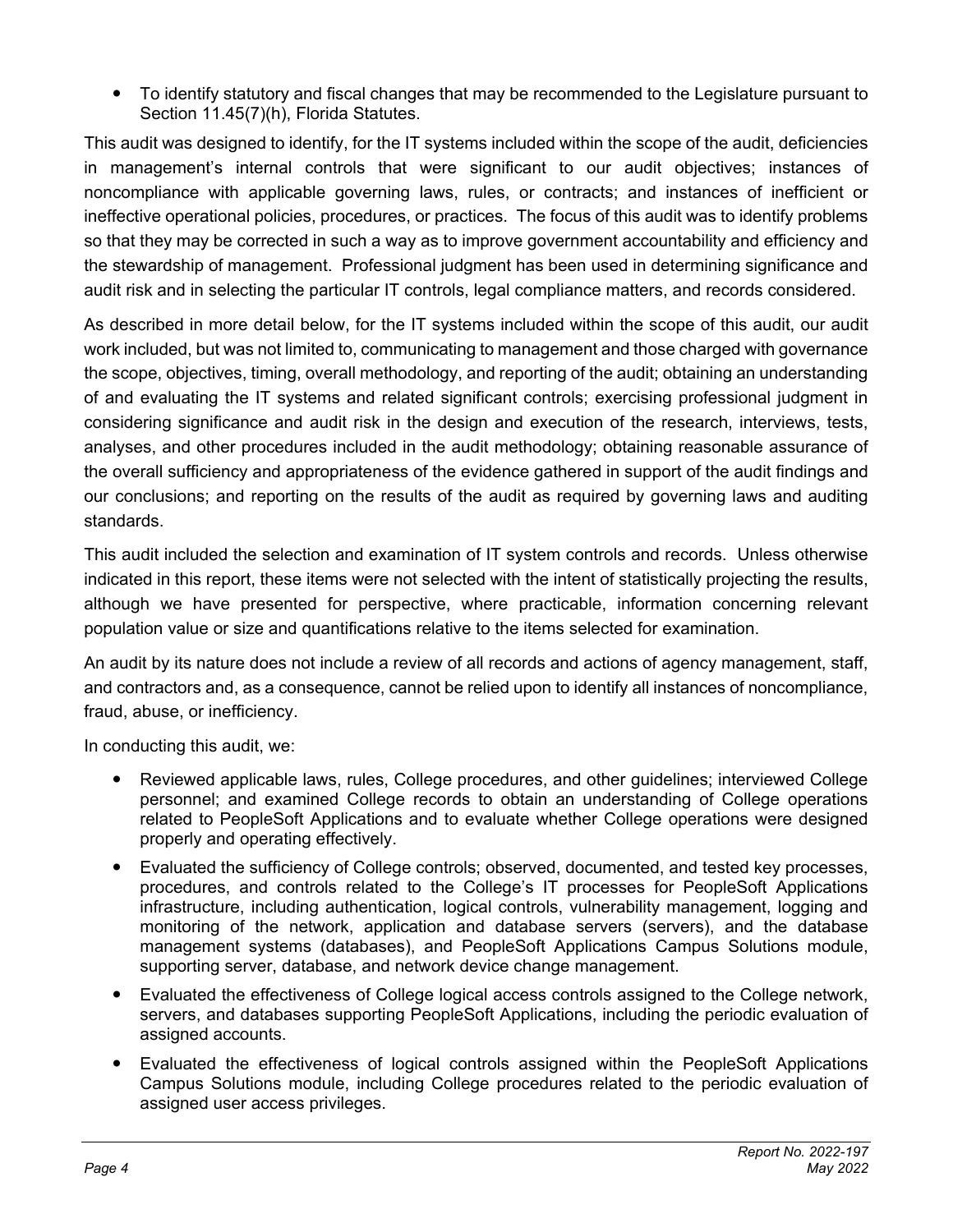- Evaluated selected security settings related to PeopleSoft Applications and the supporting infrastructure to determine whether authentication controls were configured and enforced in accordance with IT best practices.
- Evaluated College procedures and examined selected scan reports and policies to evaluate the adequacy of College vulnerability management controls related to the PeopleSoft Applications supporting IT infrastructure, including vulnerability assessment and remediation, maintenance, monitoring, and analysis of audit logs and malware defense.
- Examined and evaluated the appropriateness of all accounts assigned administrator access privileges within the four default network administrator system groups for the College root domain and one child domain as of August 17, 2021.
- Examined and evaluated the appropriateness of the five accounts assigned administrator access privileges for the selected College firewall as of September 21, 2021.
- Examined and evaluated, as of August 20, 2021, the 1,526 child domain accounts not required to have a password change.
- Examined and evaluated the appropriateness of access privileges granted on the 19 servers supporting PeopleSoft Applications. Specifically, as of September 29, 2021, we examined:
	- $\circ$  The 32 accounts on each of the 4 database servers supporting PeopleSoft Applications.
	- $\circ$  The 34 accounts on each of the 15 application servers supporting PeopleSoft Applications.
- Evaluated College procedures related to the recording, documenting, and reporting of changes to confidential and critical student record information within the PeopleSoft Applications Campus Solutions module to determine the adequacy of College logging and monitoring controls related to student information.
- Evaluated College procedures related to patches, upgrades, and changes to the PeopleSoft Applications supporting infrastructure, including system software and selected firewalls, to determine whether modifications required appropriate authorization, testing, and approval.
- Evaluated College procedures and selected College records related to PeopleSoft Applications Campus Solutions module upgrades and changes to determine whether modifications required appropriate authorization, testing, and approval.
- Evaluated College procedures and examined selected configuration settings for database and server logs to determine the adequacy of College logging and monitoring controls designed for the PeopleSoft Applications supporting infrastructure, including actions performed by privileged users.
- Evaluated College procedures and examined selected College records related to data recovery activities, prioritization, and security of backup data.
- Evaluated College procedures and examined selected College records related to managing the College's asset inventory and monitoring unauthorized network connections.
- Examined and evaluated the appropriateness of access privileges, as of September 27, 2021, granted within the PeopleSoft Applications Campus Solutions module for 24 of the 212 employees with access identification allowing the ability to modify historical grades.
- Examined and evaluated the appropriateness of the six accounts on each of the eight databases assigned selected administrative access privileges, as of August 18, 2021, to the database supporting PeopleSoft Applications.
- Examined and evaluated, as of August 18, 2021, the appropriateness of the 4 accounts with default passwords defined to one or more of the eight databases supporting PeopleSoft Applications.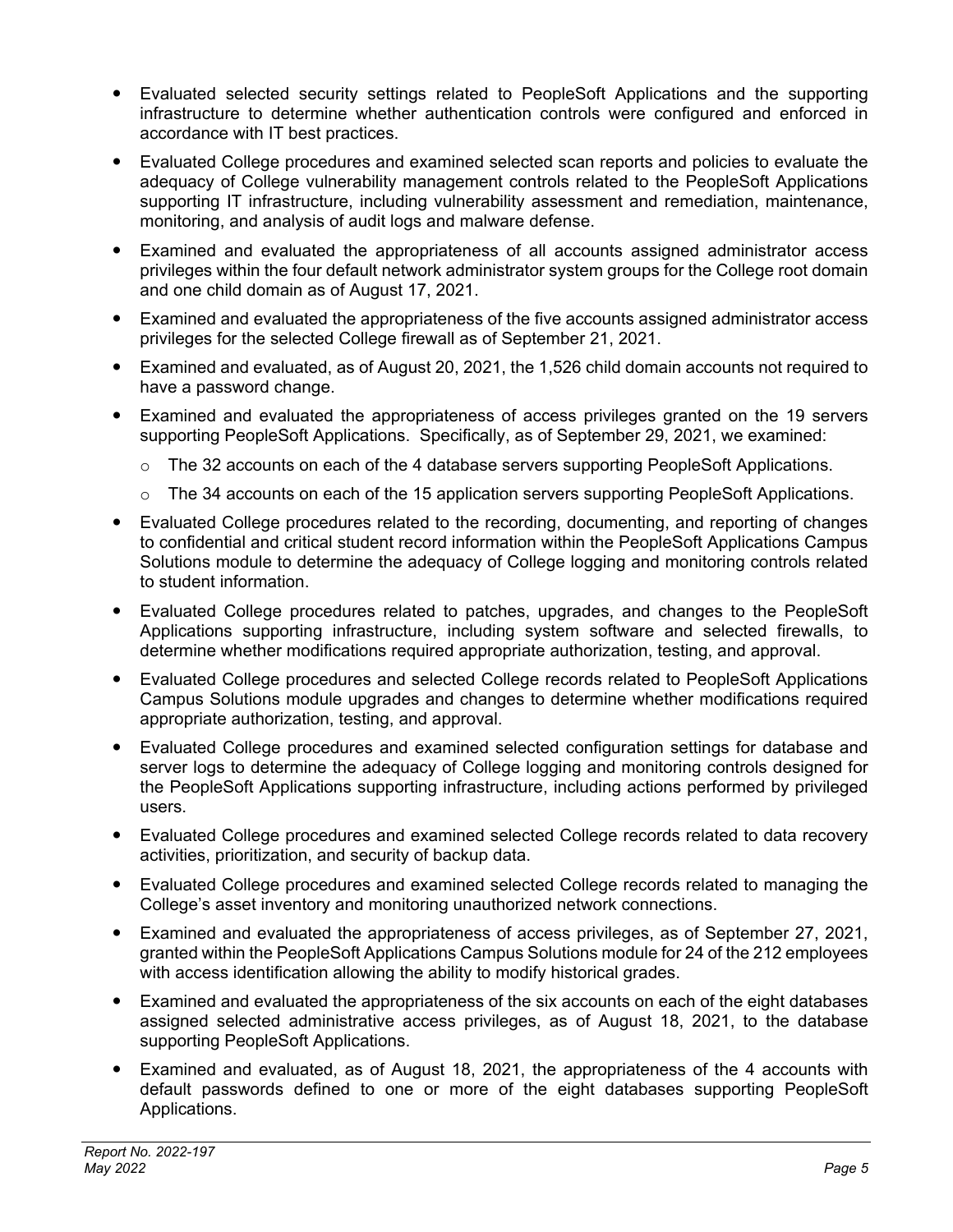- Communicated on an interim basis with applicable officials to ensure the timely resolution of issues involving controls and noncompliance.
- Performed various other auditing procedures, including analytical procedures, as necessary, to accomplish the objectives of the audit.
- Prepared and submitted for management response the findings and recommendations that are included in this report and which describe the matters requiring corrective actions. Management's response is included in this report under the heading *MANAGEMENT'S RESPONSE*.

#### *AUTHORITY*

Section 11.45, Florida Statutes, provides that the Auditor General may conduct audits of the IT programs, activities, functions, or systems of any governmental entity created or established by law. Pursuant to the provisions of Section 11.45, Florida Statutes, I have directed that this report be prepared to present the results of our IT operational audit.

Sherier 7. Norman

Sherrill F. Norman, CPA Auditor General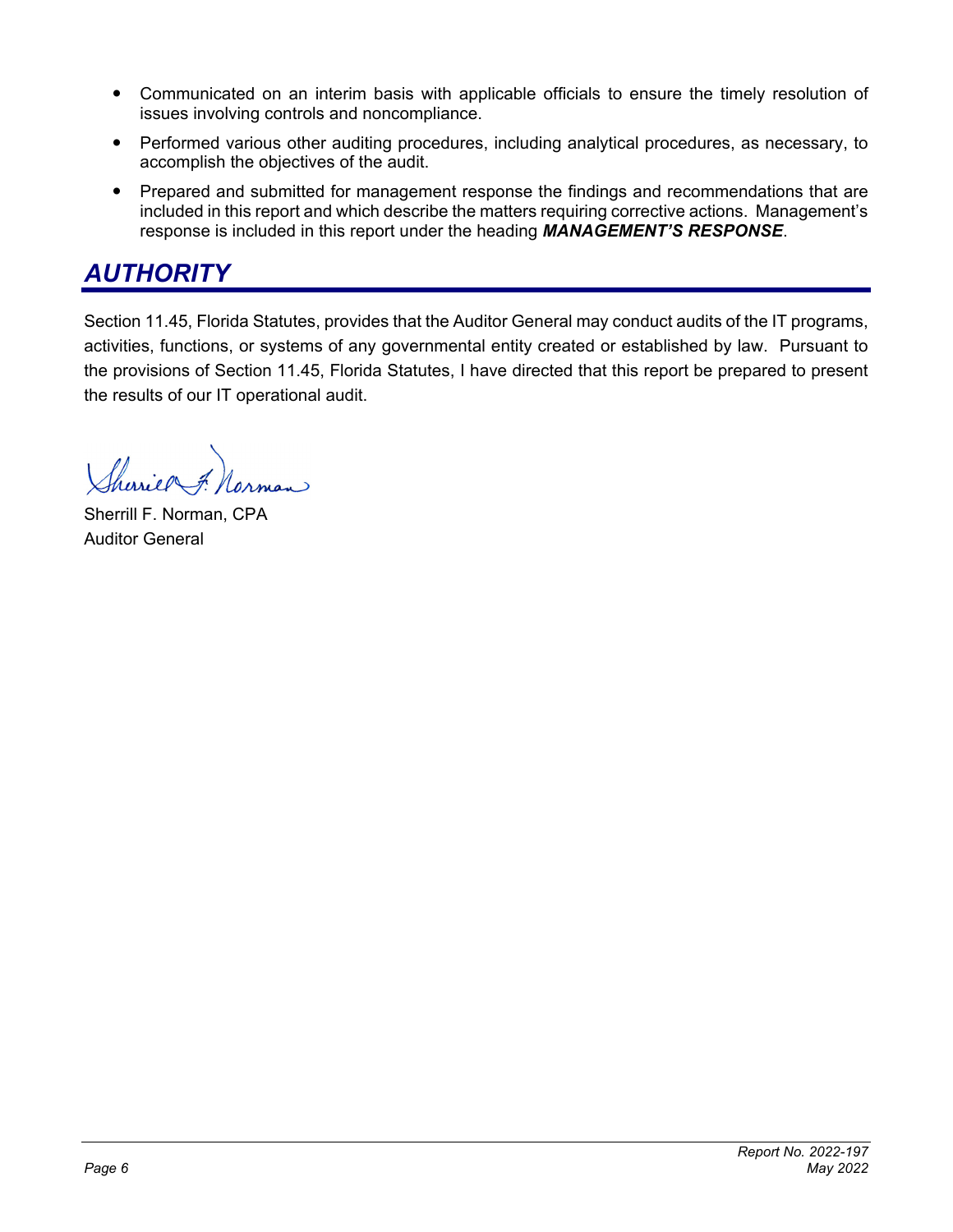#### *MANAGEMENT'S RESPONSE*

**St. Petersburg College** 

May 5, 2022

Sherrill F. Norman, CPA **Auditor General** State of Florida Claude Denson Pepper Building, Suite G74 111 West Madison Street Tallahassee, FL 32399-1450 EMAIL: flaudgen audrpt ita@aud.state.fl.us

RE: St. Petersburg College Information Technology Operational Audit

Please see the following statement of explanation concerning all preliminary and tentative audit findings, including actual or proposed corrective actions.

Finding 1: College controls over application security management need improvement to ensure that access privileges to student information granted within PeopleSoft Applications are necessary and appropriate.

Upholding the security of student information and maintaining the integrity of our student-related data is of utmost importance to St. Petersburg College (SPC). SPC will evaluate all critical roles and access assigned to employees that utilize the PeopleSoft Student system, including the permission lists defined to the roles and enrollment functions secured through those access controls. At the time of the audit, the college used three distinct access IDs that control the ability to modify or select PeopleSoft enrollment functions. All three of these access IDs include the capacity to make historical grade changes. During the audit period the number of IDs were increased.

Corrective action regarding this finding has been taken. The number of access ID's have been increased from three to four access ID's. The new access ID does not include the capacity to make historical grade changes. This new access ID was assigned to the users who do not need to make historical grade changes and the users original access ID was deleted.

Additional proposed corrective actions include the following enhancements. St. Petersburg College will perform a more comprehensive review of the manager's access to roles and enhance and formalize the business process and procedures related to issues of performance of incompatible functions or functions outside employee's area of responsibility. The college will perform periodic evaluations, on at least an annual basis, of access privileges granted to student information within PeopleSoft Applications, including evaluating access privileges granted to critical roles and access IDs.

Mailing Address: Post Office Box 13489, St. Petersburg, FL 33733-3489

St. Petersburg College is committed to equal access/equal opportunity in its programs, activities, and employment. For additional information visit www.spcollege.edu/eaeo/ 14-5012 9-26-18